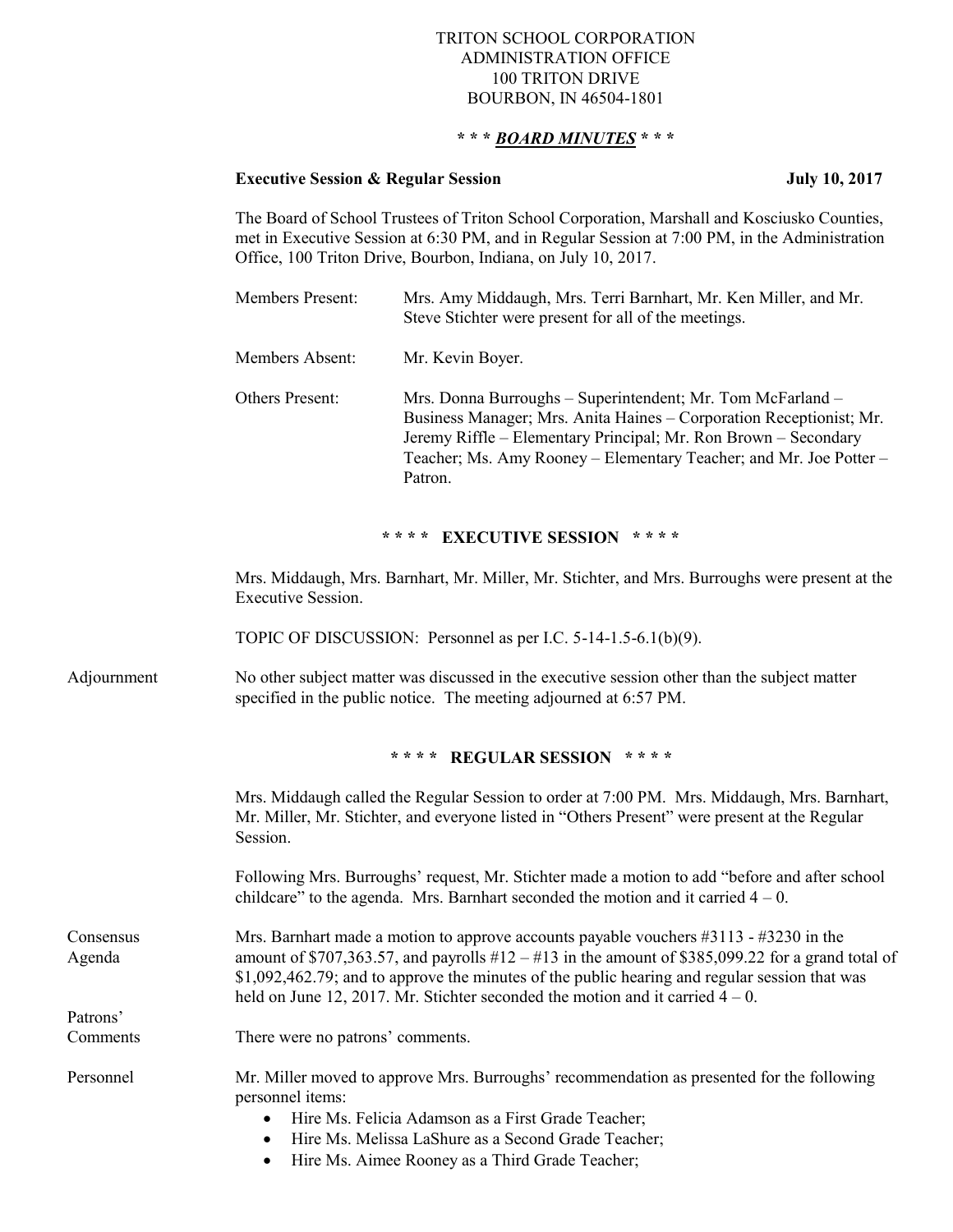| • Hire Mr. Ricky Collins as a Special Needs Instructional Assistant at the Jr./Sr. High |
|-----------------------------------------------------------------------------------------|
| School:                                                                                 |

- Hire Ms. Haley Young as a Dishwasher in the Elementary Cafeteria;
- Hire Ms. Sandra Mercer as a Cashier/Dishwasher in the Jr./Sr. High School Cafeteria;
- Approve the contract in the amount of \$45,000.00 for Mr. Joshua VanHouten as the Social Worker – Administrative Assistant at the Elementary;
- Approve extending the administrative contracts and addendums for Mrs. Donna Burroughs as Superintendent in the amount of \$107,848.45; Mr. Robert Ross as the Jr./Sr. High School Principal in the amount of \$84,201.66; Mr. Jeremy Riffle as the Elementary Principal in the amount of \$79,801.66; Mrs. Christine Cook as the Curriculum Coordinator in the amount of \$67,701.66; and the contract of Mr. Mason McIntyre as the Dean of Students/Athletic Director in the amount of \$73,201.66;
- **Football Coaches:** Hire Mr. Ron Brown as the Varsity Coach; Mr. Rodney Younis, Mr. Matt Arvesen, and Mr. Jeremy May as Varsity Assistant Coaches; Mr. Jason Thompson, Mr. Brandon Haines, and Mr. Lee Bragg as Varsity Volunteer Coaches; Mr. Jim G. Snyder as the Junior High Head Coach; and Mr. Jim A. Snyder and Mr. Ray West as Junior High Assistant Coaches;
- **Volleyball Coaches:** Hire Ms. Gayle Perry as the Varsity Coach; Mrs. Terrin Meister-Robbins and Mrs. Jamey Baker as Varsity Assistant Coaches; Mrs. Ashli Faulkner as the Eighth Grade Coach; Ms. Aimee Rooney and Ms. Erin Feldman as Seventh Grade Coaches *(Note: The seventh grade coach is one position and the pay is being split/shared between Ms. Rooney and Ms. Feldman.)*; and Mrs. Samantha Phenix as the sixth grade coach;
- **Cross Country Coaches:** Hire Mr. Blake Schori as the Varsity Coach; and Mr. Bryce Wanemacher as the Junior High Coach;
- Hire Mr. Allen Peckham as the Boys' Tennis Coach; and
- Hire Mr. Jack Carpenter as the Girls' Golf Coach.

Mr. Stichter seconded the motion and it carried 4-0.

| Before & After<br>School Childcare | Subsequent to Mrs. Burroughs' recommendation, Mr. Stichter made a motion to approve the<br>before and after school childcare (latchkey) program for the 2017/2018 school year provided by<br>Learning Tree Childcare which is owned by Ms. Elizabeth Richie. Mrs. Barnhart seconded the<br>motion and it carried $4-0$ .                             |
|------------------------------------|------------------------------------------------------------------------------------------------------------------------------------------------------------------------------------------------------------------------------------------------------------------------------------------------------------------------------------------------------|
| Other<br><b>Business</b>           | Mr. Miller moved, Mrs. Barnhart seconded, and the motion carried $4-0$ , to approve paying<br>for employee background checks for current employees as required by HEA 1079. (It is noted<br>that all newly hired employees will be responsible for paying for their initial background check.)                                                       |
|                                    | Following Mrs. Burroughs' recommendation, Mr. Stichter made a motion to accept the generous<br>donation in the amount of \$188,611.00 from the Compton Trust Fund to provide scholarships to<br>Triton students that are pursuing post-secondary trade training programs following graduation.<br>Mr. Miller seconded the motion and it carried 4-0. |

Mr. Miller made a motion to declare the old Elementary cafeteria tables as surplus items and to approve selling the tables. This was followed by a second from Mr. Stichter. The motion carried  $4 - 0.$ 

Mr. Stichter moved, Mr. Miller seconded, and the motion carried unanimously, to approve the quote from SiteOne in the amount of \$11,814.00 for a mobile sprinkler system for the football field.

Mrs. Barnhart made a motion to approve the quote from The Paper Corporation for copier paper. Mr. Miller seconded the motion and it carried  $4 - 0$ .